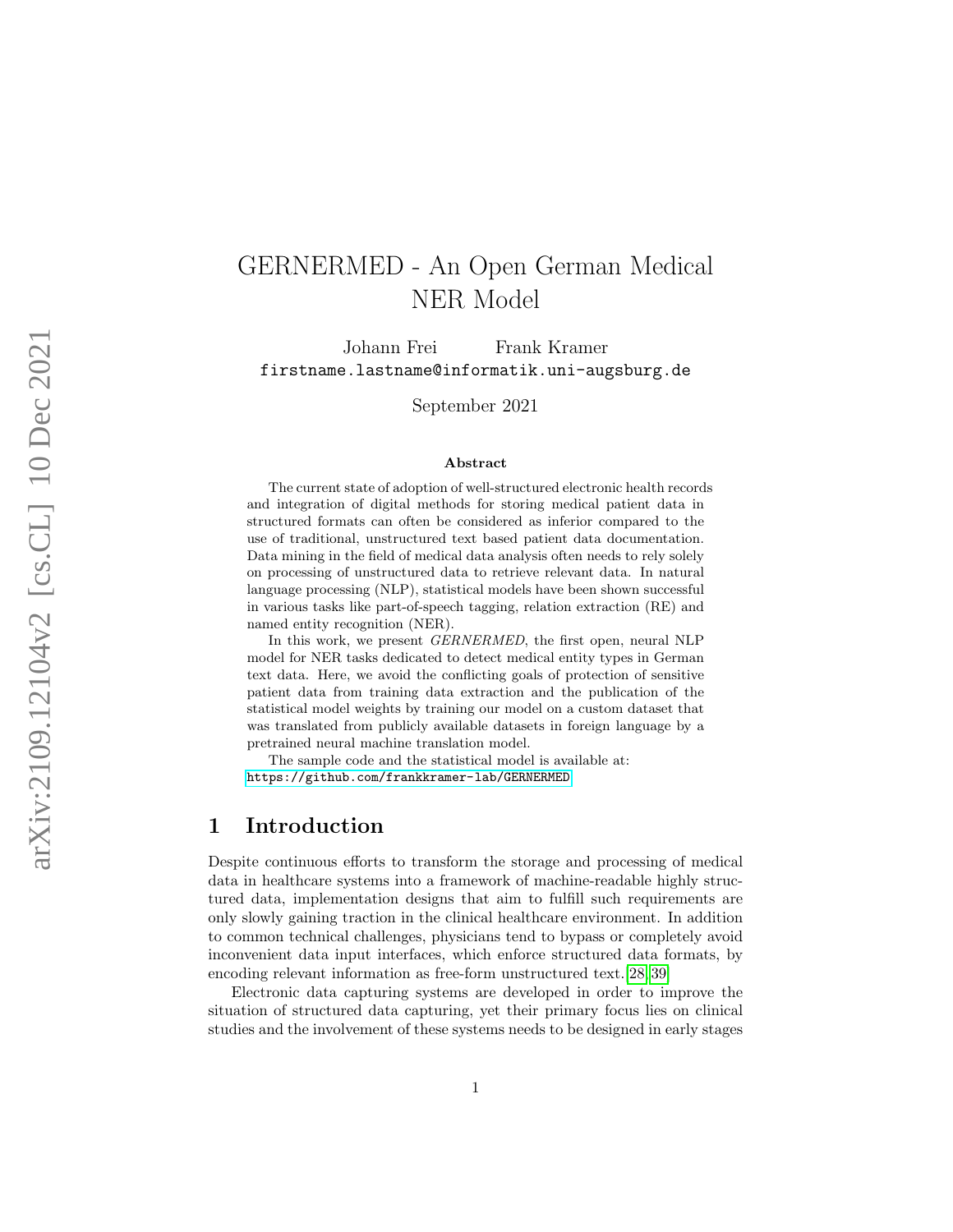and requires active software management and maintenance. Such electronic data capturing solutions are commonly considered in the context of clinical research but are largely omitted in non research-centric healthcare services and paperbased solutions are preferred.[\[19,](#page-11-1) [28,](#page-11-0) [30,](#page-12-0) [39\]](#page-13-0)

In the light of the rise of data mining and big data analysis, the emerging importance of large scale data acquisition and collection for finding and understanding novel relationships of disease, disease-indicating biomarkers, drug effects and other input variables, induces additional pressure on finding new possible data sources. While new datasets can be designed and created for specific use cases, the amount of obtained data might be very limited and not sufficient for modern data-driven methods. Furthermore, such data collection efforts can turn out as rather inefficient in terms of time and work involved in creating new datasets with respect to the number of acquired data samples.

In contrast, unstructured data of sources from legacy systems and non research-centric healthcare, referred to as *second use*, offer a potential alternative. However, techniques for information extraction and retrieval, mainly from the NLP domain, needs to be applied to transform raw data into structured information.

While the availability of existing NLP models in English, and other non NLPbased techniques, for medical use cases is focus of active research, the situation of medical NLP models for non-English languages is less satisfying. Since the performance of an NLP model often depends on its dedicated target language, most models cannot be shared and reused easily on different languages, but requires re-training on new data from the desired target language.

In particular, for the case of detection of entities like prescribed drugs and level or frequency of dosage from German medical documents like doctoral letters, no open and publicly available model has been published to the best of our knowledge. We attribute two main contributing factors specifically to this fact:

- Lack of public German datasets: Most open public datasets are designed for English data only. Until recently, no German dataset has been published. Specifically in the context of clinical data, legal restrictions and privacy policies prevent collection and publication of German datasets. Data-driven NLP research for medical applications utilize largely internal data for training and evaluation. In addition to the dataset itself, in order to model relevant text features with supervised learning, high quality annotations of the dataset are essential for robust model performance.
- Protection of sensitive data and privacy concerns: While few works have been published that present data-driven models for German texts, the weights of these models have not been published. Since respective training data has been used in non-anonymized or pseudonymized fashion, the publication of the model weights inherently comes at the risk of possible data leakage issues through training data extraction from the model, potentially exposing sensitive information like patient names or id numbers.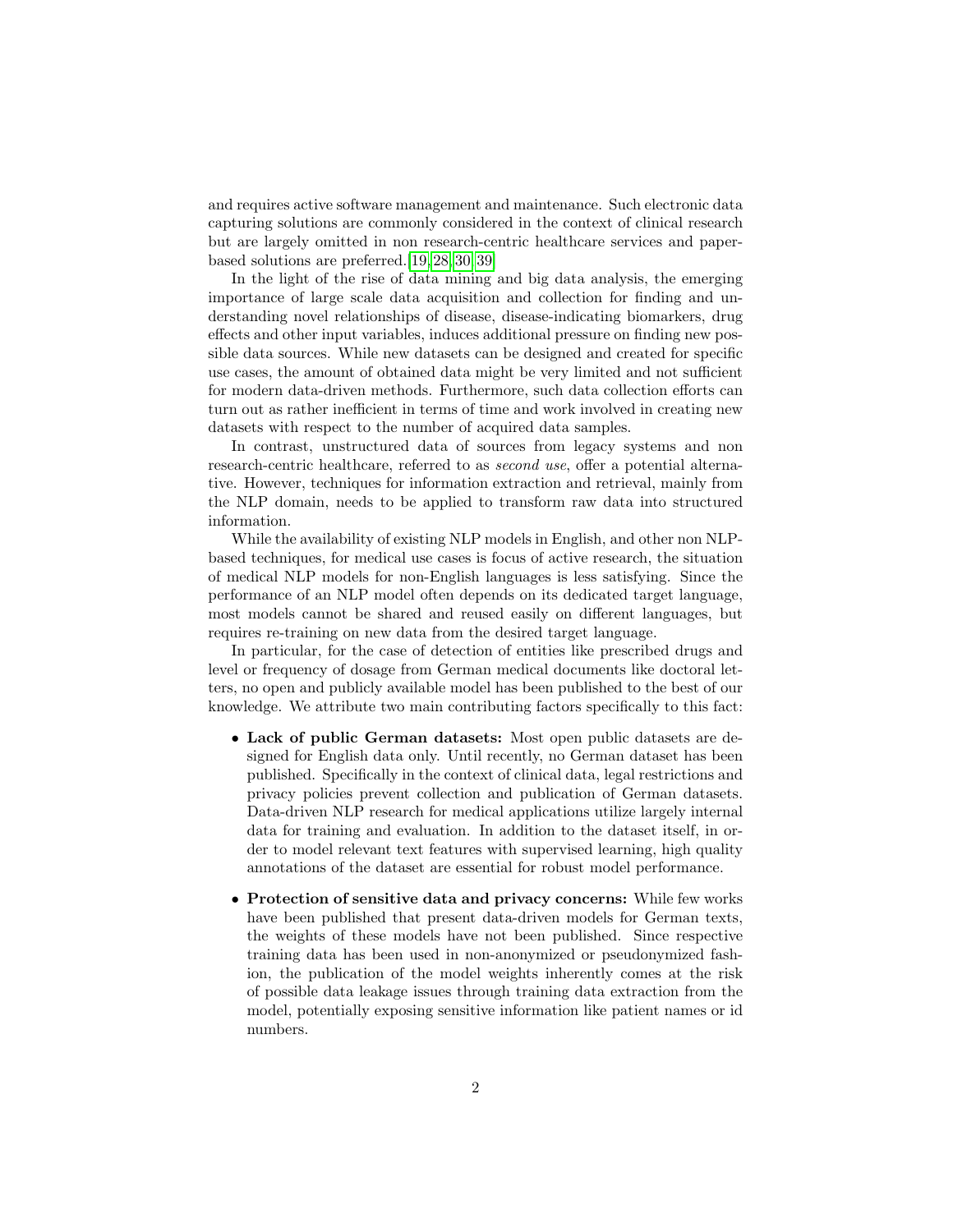In this paper, we aim to tackle the issue of absent of anonymous training data as well as publicly available medical German NLP models. Our main contributions are as follows:

- Automated retrieval of German dataset: We create a custom dataset for our target language, based on a public English dataset. In addition, we apply a strategy to preserve relevant annotation information across languages.
- Training of medical German NLP model component: We trained and built a named entity recognition component on the custom dataset. The model pipeline supports multiple types of medical entities.
- Evaluation and publication of the NLP pipeline: The NER model was evaluated as part of an NLP pipeline. The trained model is publicly available for further use by third parties.

## 2 Materials and Methods

#### 2.1 Related Work

In recent years substantial progress has been in the area of NLP which can mostly be attributed to the joint use of large amounts of data and its processing through large language models like BERT[\[7\]](#page-9-0) and its (bio)medical-specific models[\[1,](#page-9-1) [2,](#page-9-2) [20,](#page-11-2) [21,](#page-11-3) [27,](#page-11-4) [32\]](#page-12-1) as a straightforward way to encode representations of semantic information for further processing in downstream tasks like text classification or text segmentation. These works mostly focus on English language due to available language corpora like scientific texts from PubMed or specifically designed corpora such as n2c2[\[13\]](#page-10-0) (with annotations), MIMIC-III[\[31\]](#page-12-2). For German, only GGPONC[\[3\]](#page-9-3) has been published during our work on our project as a dataset that carries annotation information, yet other German datasets[\[5,](#page-9-4)[40\]](#page-13-1) do not. Moreover, the Technical-Laymen[\[38\]](#page-12-3) corpus provides an annotated corpus, yet it is based on crawled texts from non-professional online forums. Various other German medical text corpora exist $[4, 6, 9, 10, 15-17, 22, 24, 36, 41, 42]$  $[4, 6, 9, 10, 15-17, 22, 24, 36, 41, 42]$  $[4, 6, 9, 10, 15-17, 22, 24, 36, 41, 42]$  $[4, 6, 9, 10, 15-17, 22, 24, 36, 41, 42]$  $[4, 6, 9, 10, 15-17, 22, 24, 36, 41, 42]$  $[4, 6, 9, 10, 15-17, 22, 24, 36, 41, 42]$  $[4, 6, 9, 10, 15-17, 22, 24, 36, 41, 42]$  $[4, 6, 9, 10, 15-17, 22, 24, 36, 41, 42]$  $[4, 6, 9, 10, 15-17, 22, 24, 36, 41, 42]$  $[4, 6, 9, 10, 15-17, 22, 24, 36, 41, 42]$  $[4, 6, 9, 10, 15-17, 22, 24, 36, 41, 42]$  as basis for certain NLP and information extraction use-cases, but are inaccessible for public distribution.

In the field of NLP systems for German medical texts,  $medSynDiKATE[11,12]$  $medSynDiKATE[11,12]$  $medSynDiKATE[11,12]$ approaches information extraction on pathological finding reports by parsing and mapping text elements to (semi)automatically built knowledge representation structures. Processing of pathological findings in German has also been applied for the tasks of sentence classification[\[4\]](#page-9-5). In the context of patient records, a hybrid RE and NER parsing approach using the SProUT[\[29\]](#page-11-7) parser has been proposed<sup>[\[18\]](#page-10-7)</sup>, however the entity tags lack medical relevance. Similar general NER for non-medical entity tags has been applied in order to enable de-identification of clinical records[\[33\]](#page-12-5) using statistical and regex-based models through the StanfordNLP parser[\[23\]](#page-11-8).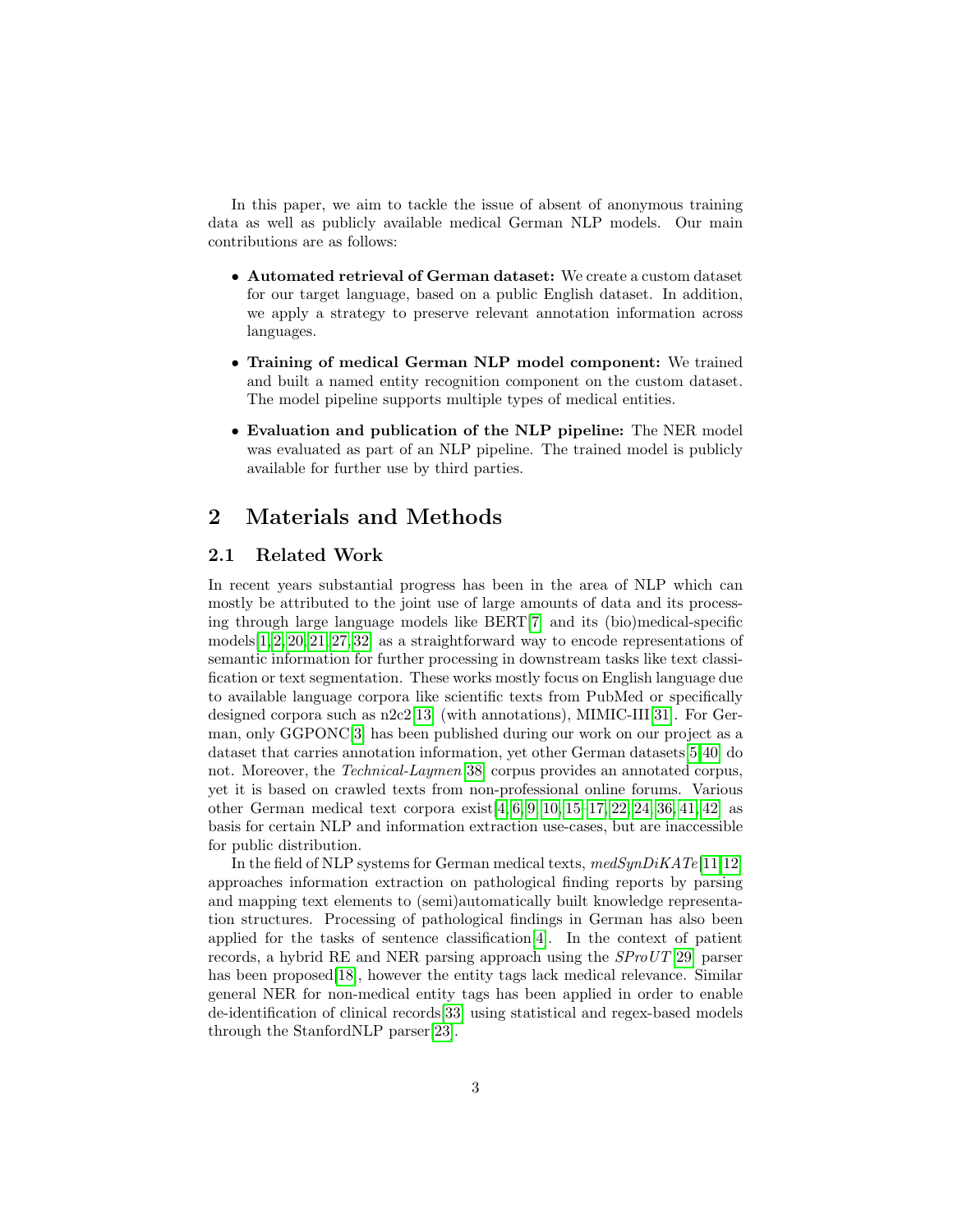Neural methods have been shown to perform well on certain NLP tasks. In particular, convolutional (CNN) approaches for RE [\[25,](#page-11-9) [37,](#page-12-6) [43\]](#page-13-4) have become popular in recent years. For German texts, the performance of various methods have been investigated for medical NER tasks[\[35\]](#page-12-7), such as CNN, LSTM or SVM-based models. In this context, the text processing platform  $mEx$  [\[34\]](#page-12-8) uses CNN-based methods for solving medical NER in German texts. Similar to our work,  $mEx$  is build on  $SpaCy[14]$  $SpaCy[14]$ , but provides custom models for other NLP tasks such as RE. However, the platform has been partially trained on internal clinical data and thus, its statistical models have not been openly published and may only be used under certain legal restrictions.

#### 2.2 Custom Dataset Creation

We rely on the publicly available training data from  $n2c2$  NLP 2018 Track  $2[13]$  $2[13]$  dataset (ADE and Medication Extraction Challenge) as our initial source dataset. The data is composed of 303 annotated text documents that have been postprocessed by the editor for anonymization purposes in order to explicitly mask sensitive privacy-concerning information.

In order to transform the data into a semantically plausible text, we identify the type and text span of text masks such that we are able replace the text masks by sampling type-compatible data randomly from a set of sample entries. During the sampling stage, depending on the type of the mask, text samples for entities like dates, names, years or phone numbers are generated and inserted into the text. Since every replacement step might affects the location of the text annotation labels as provided by the character-wise start and stop indices, these label annotation indices must be updated accordingly. For a further preprocessing, we split up the text into single sentences such that we can omit all sentences with no associated annotation labels.

For automated translation, we make use of the open source *fairseq*[\[26\]](#page-11-10) (0.10.2) model architecture. *fairseq* is an implementation of a neural machine translation model, which supports automatic translation of sequential text data using pretrained models. For our purposes, we ran the transformer.wmt19.en-de pretrained model to translate our set of English sentences into German.

The reconstructive mapping of the annotation labels from the English source text to the German target text is tackled by  $FastAliqn[8]$  $FastAliqn[8]$ . FastAlign is an unsupervised method for aligning words from two sentences of source and target language. We project the annotation labels onto the translated German sentences using the word-level mapping between the corresponding English and German sentence in order to obtain new annotation label indices in the German sentence.

The word alignment mapping tends to induce errors in situations of sentences with irregular structure such as tabular or itemized text sections. We mitigate the issue and potential subsequent error propagation by inspecting the structure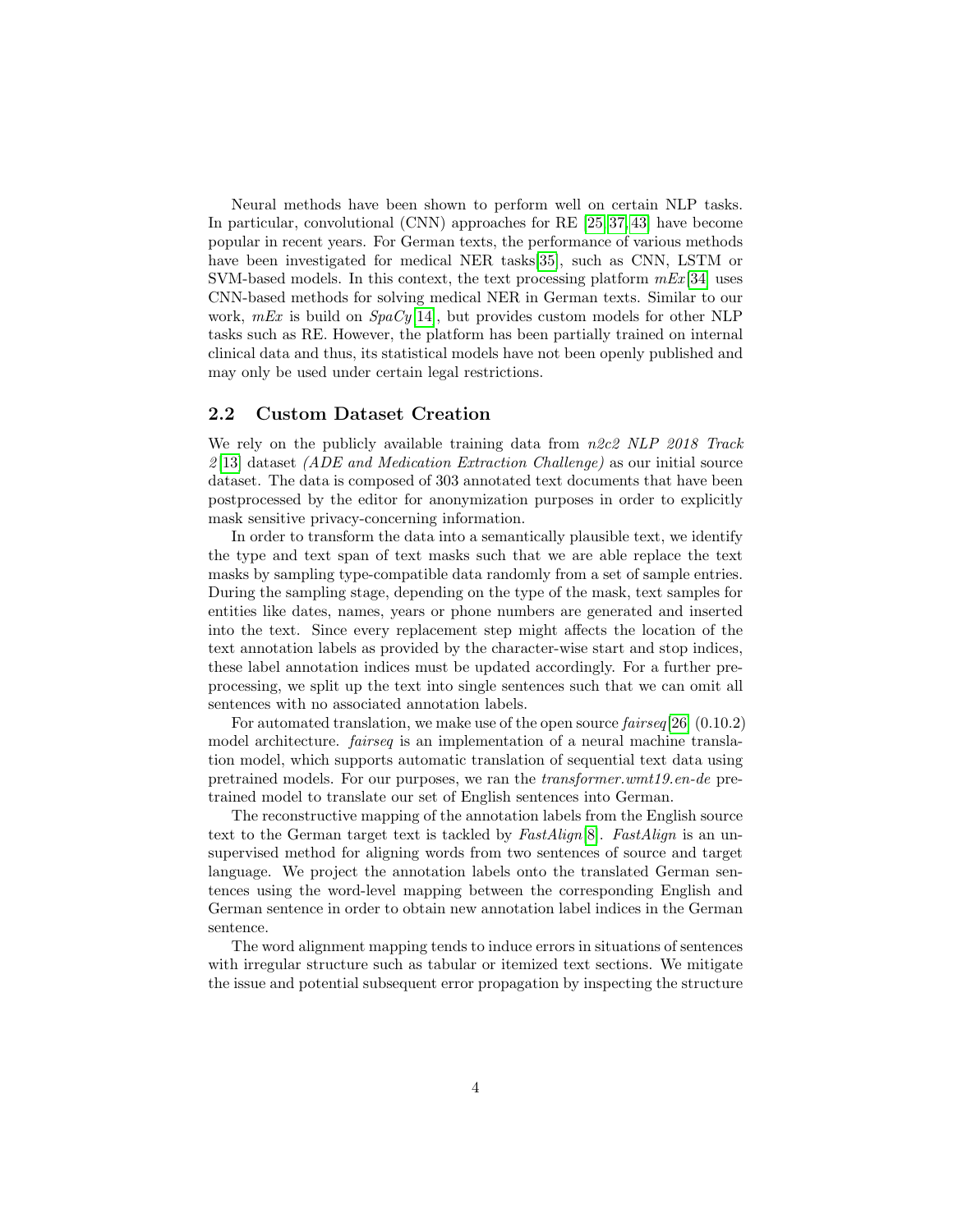of the word mapping matrix A.

|                 |                                            | The |          |                                     |  | cat sat on the mat. |
|-----------------|--------------------------------------------|-----|----------|-------------------------------------|--|---------------------|
| $A_{regular} =$ |                                            |     |          |                                     |  |                     |
|                 | Die $\begin{pmatrix} 1 \\ 0 \end{pmatrix}$ |     |          |                                     |  |                     |
|                 | $s$ aß                                     |     |          |                                     |  |                     |
|                 | $\overline{\text{aut}}$ .                  |     |          |                                     |  |                     |
|                 | der                                        |     |          |                                     |  |                     |
|                 | Matte.                                     |     | $\Omega$ | $\begin{matrix} 0 & 0 \end{matrix}$ |  |                     |

In situations where FastAlign fails to establish a meaningful mapping between source and target sentence, it can be observed that the resulting mapping table collapses to a highly non-diagonal matrix structure as illustrated by the following example:

|                   |                             | The      |                                                          |  | cat sat on the mat. |
|-------------------|-----------------------------|----------|----------------------------------------------------------|--|---------------------|
| $A_{irregular} =$ | $\frac{Die}{Katze}$         | $\theta$ |                                                          |  |                     |
|                   |                             |          | $\begin{array}{cccc} 0 & 0 & 0 \\ 1 & 0 & 0 \end{array}$ |  |                     |
|                   | $\mathrm{sa}\mathrm{B}$     |          | $1 \qquad 0$                                             |  |                     |
|                   | auf                         |          |                                                          |  |                     |
|                   | $\mathop{\rm der}\nolimits$ |          | $\begin{matrix} 0&0\\0&0 \end{matrix}$                   |  |                     |
|                   | Matte.                      |          | $\theta$                                                 |  |                     |

Severely ill-aligned word mapping matrices can be detected and removed from the final set of sentences by applying the simple filter decision rule

$$
\frac{\sum_{i=1}^{w_{de}} \sum_{j=1}^{w_{en}} A_{ij} \frac{|w_{en} - i * w_{en} + i - w_{de} + j * w_{de} - j|}{\sqrt{(w_{en} - 1)^2 + (w_{de} - 1)^2}}}{\max(w_{en}, w_{de})} > t
$$
(1)

where the average distance between a non-zero entry and the diagonal line from  $A_{1,1}$  to  $A_{w_{de},w_{en}}$  is evaluated, given  $w_{en}$  as the number of words in the English sentence and  $w_{de}$  as the number of words in the German sentence. If the value exceeds the threshold  $t$ , the sentence pair is disregarded for the final set of sentences.

The word mapping matrices describe a non-symmetric cross-correspondence between two language-dependent tokensets, which enables the projection of tokens within the English annotation span onto the semantically corresponding tokens in the German translation text. Therefore, the annotation label indices for the English text can be resolved to the actual indices for the translated German text at character level. Since the entity classes remain unchanged, the following annotation label types can be obtained: Drug, Route, Reason, Strength, Frequency, Duration, Form, Dosage and ADE.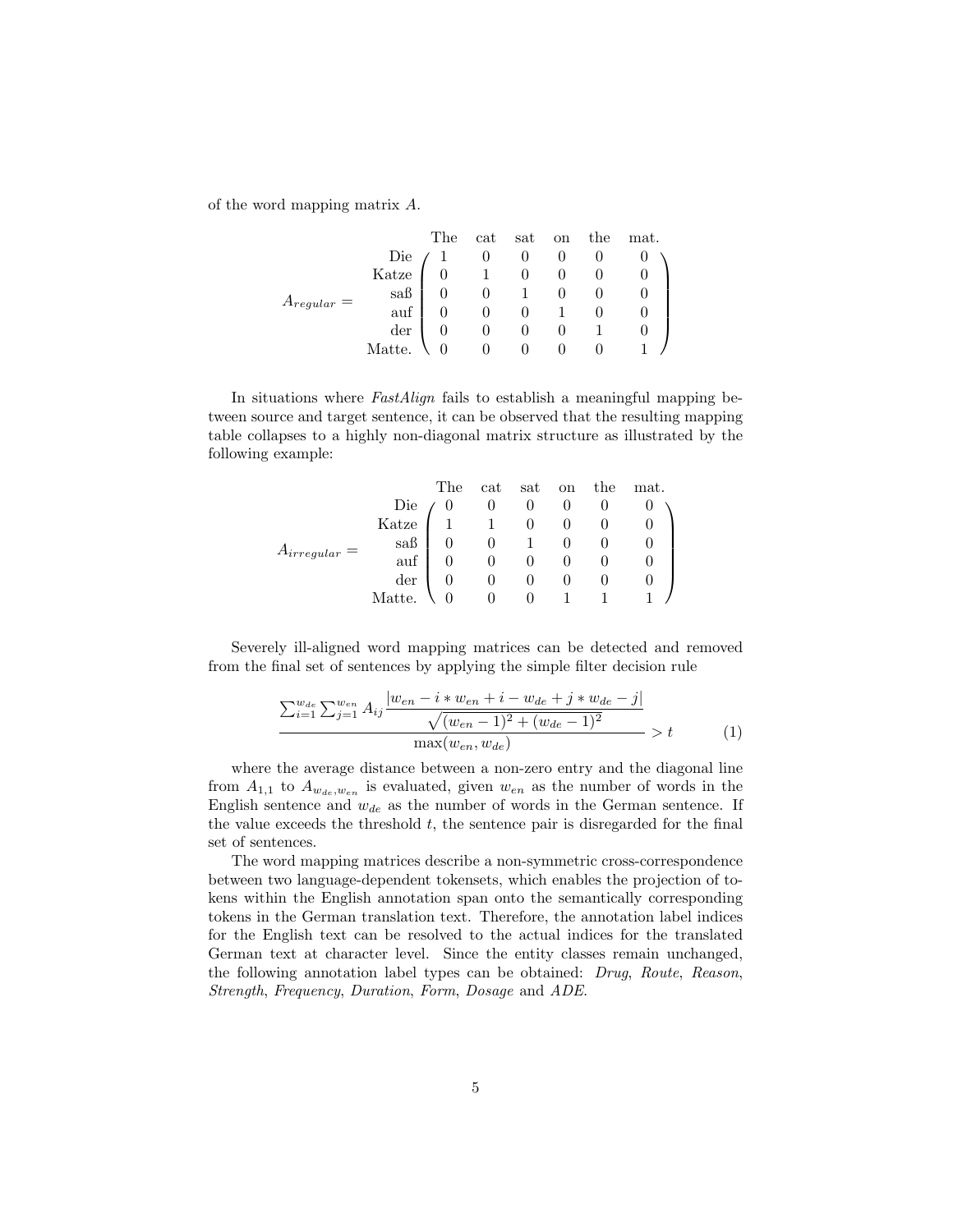#### 2.3 NLP Model for NER Training

For the buildup of our NER model as part of an NLP pipeline, we use  $SpaCy$ as an NLP framework for training and inference.

The SpaCy NER model follows an transducer-based parsing approach instead of a state-agnostic token tagging approach.

Embedding: The word tokens are embedded by Bloom embeddings where different linguistic features are concatenated into a single vector and passed through nembed separate dense layers, followed by a final maxpooling and layer norm step. This step enables the model to learn meaningful linear combinations of single input feature embeddings while reducing the number of dimensions.

Context-aware Token Encoding: In order to extract context-aware features that are able to capture larger token window sizes, the final token embedding is passed through an multi-layered convolutional network. Each convolution step consists of the convolution itself as well as the following maxpooling operation to keep the dimensions constrained. For each convolution step, a residual (skip) connection is added to allow the model to pass intermediate data representations from previous layers to subsequent layers.

NER Parsing: For each encoded token, a corresponding feature-token vector is precomputed in advance by a dense layer. For parsing, the document is processed token-wise in a stateful manner. For NER, the state at a given position consists of the current token, the first token of the last entity and the previous token by index. Given the state, the feature-position vectors are retrieved by indexing the values from the precomputed data and sumed up. A dense layer is applied to predict the next action. Depending on the action, the current token is annotated and the next state is generated until the entire document has been parsed.

## 3 Results

#### 3.1 Custom Dataset Creation

As initial preprocessing step, we need to replace the anonymization masks by meaningful regular text data to reconstruct the natural appearance of the text and alleviate a potential dataset bias that leads to gaps between the dataset and real world data. For numerical data, we can retrieve mask replacements by random sampling. Similar to numerical data, dates and years are sampled and formatted to common date formats. For semantically relevant data types, we use the Python package Faker. The package maintains lists of plausible data of various types such as first names, last names, addresses or phone numbers. We make use of these data entries for certain typed anonymization masks. In order to obtain our custom dataset, we split the texts from the original dataset into single sentences using the sentence splitting algorithm from SpaCy. The English sentences were translated into German by the fairseq library with beam search ( $b=5$ ). The sentence-wise word alignments were obtained by FastAlign and cleaned up by our filter decision rule  $(t=1.8)$ .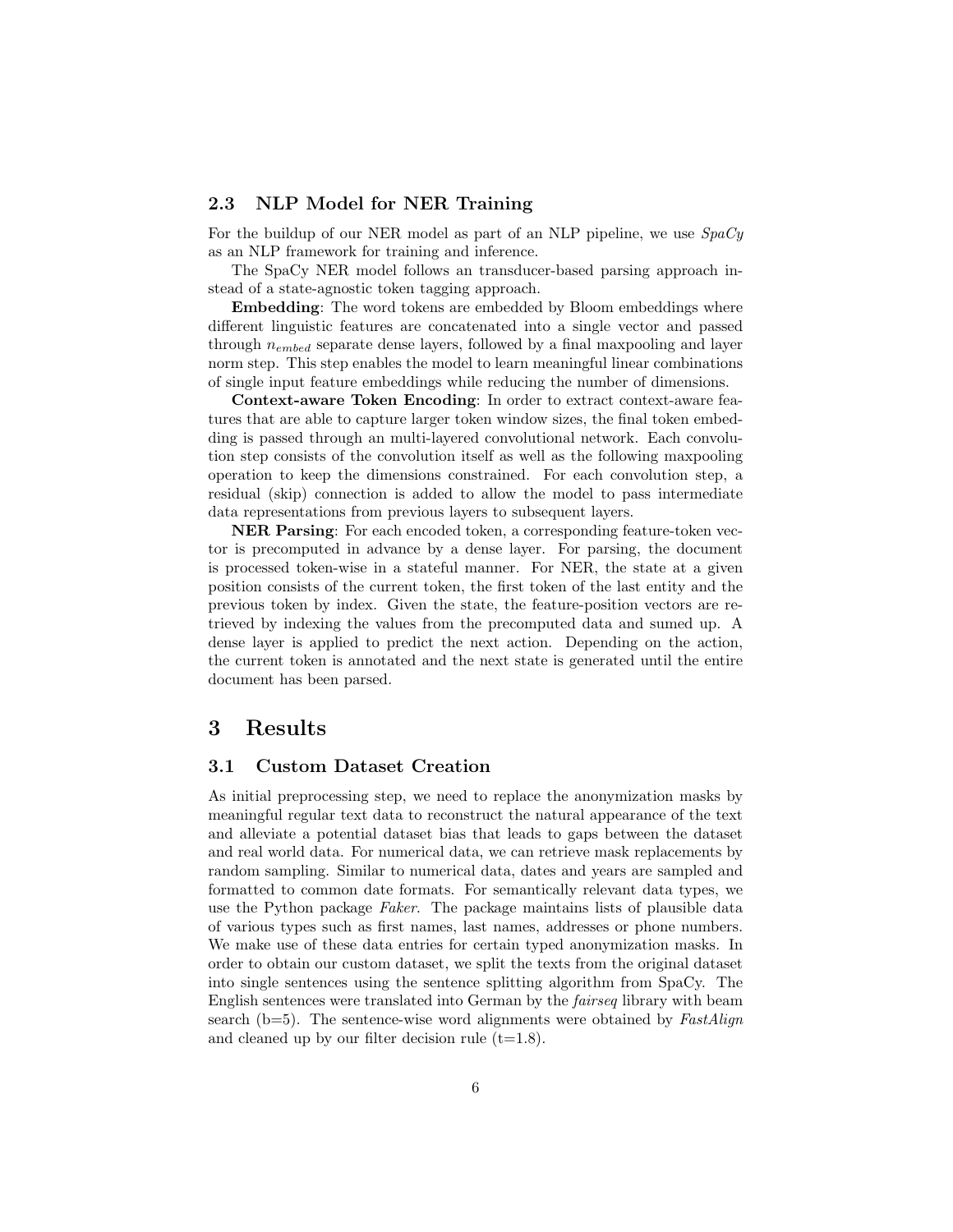The labels Reason and ADE were removed from the dataset due to the fact that their definitions are rather ambiguous in general contexts beyond the scope of the initial source dataset.

Our final custom dataset consists of 8599 sentence pairs, annotated with 30233 annotations of 9 different class labels. The different class labels and their corresponding frequency in absolute numbers are shown in table [1.](#page-6-0) The German sentences consist of 172695 tokens in total.

| <b>NER</b> Tag | Count |
|----------------|-------|
| Drug           | 8305  |
| Route          | 4071  |
| Strength       | 4549  |
| Frequency      | 4238  |
| Duration       | 409   |
| Form           | 5242  |
| Dosage         | 3419  |

<span id="page-6-0"></span>Table 1: The distribution of annotations in the custom dataset in absolute numbers. The dataset consists of 8599 sentence samples (172695 tokens). A single tag sample may span multiple tokens.

#### 3.2 NLP Model for NER Training

For training, we utilize our custom German dataset as our training data and split the dataset into training set (80%, 6879 sentence samples), validation set and test set (both 10%, 860 samples). The training setup follows the default NER setup of SpaCy, the Adam optimizer with a learning rate of 0.001 with decay ( $\beta_1 = 0.9$ ,  $\beta_2 = 0.999$ ) is used. The training took 10 minutes on an Intel i7-8665U CPU.

The model performance during training is shown in figure [1.](#page-7-0) The corresponding performance scores are evaluated on the validation set.

We select the final model based on the highest F1-score on the validation set. The performance of the selected model is evaluated on the test set per NER tag as well as in total. The results are shown in table [2.](#page-7-1)

For demonstration purposes, a generic German sentence is shown in figure [2.](#page-8-0) The annotations were inferred from the final model.

#### 4 Discussion

In general, the availability of German NER models and methods for medical and clinical domains leaves much to be desired as described in previous sections. Analogous to that fact, German datasets in such domain are largely kept unpublished and are not available to the research community. However, its implications are significantly broader. In the case of unpublished NLP models, it renders independent reproduction of results and fair comparisons impossible.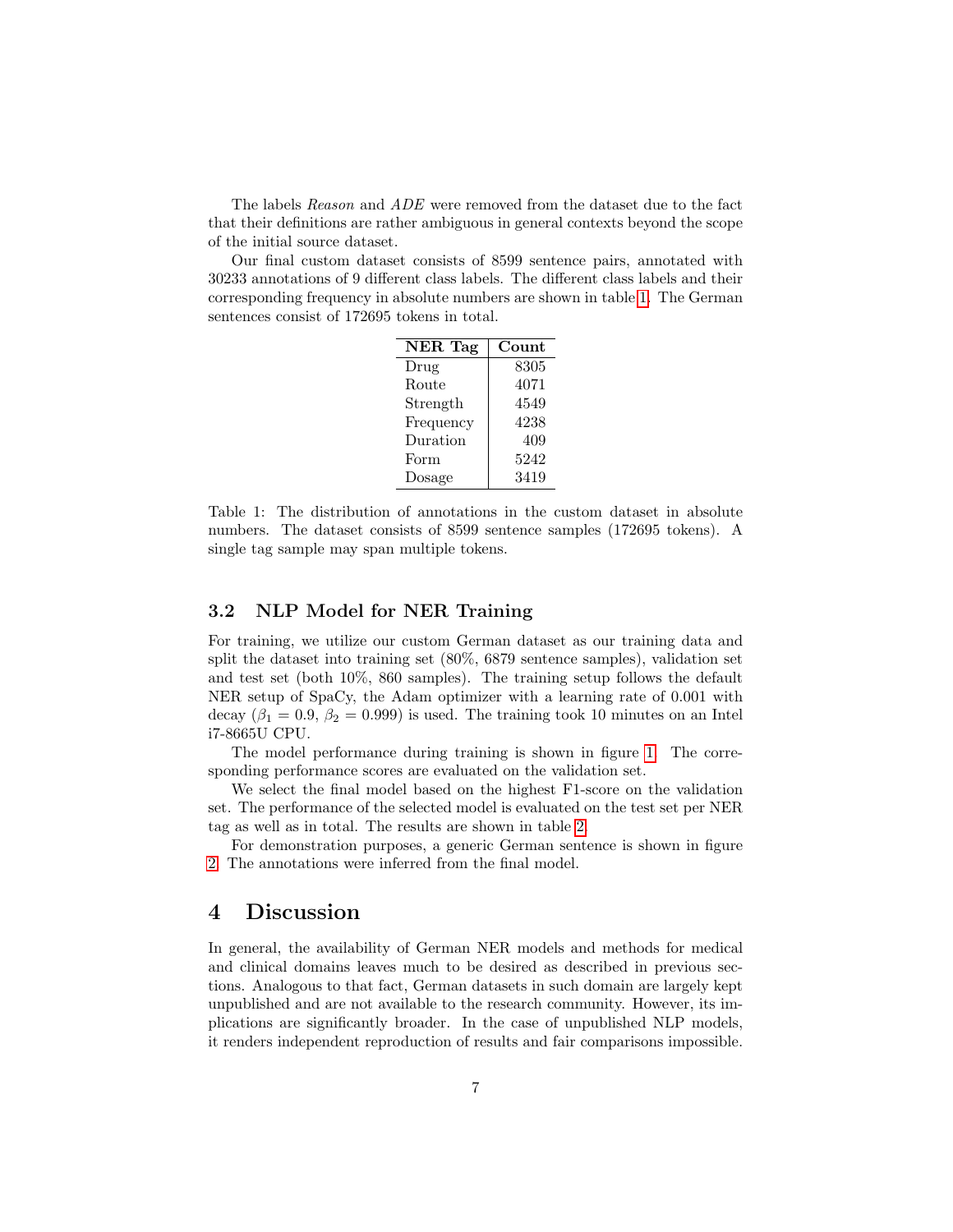

Figure 1: Training scores on validation set: Evaluation scores are computed at every  $200^{th}$  iteration.

<span id="page-7-0"></span>

| NER Tag   | Precision | Recall | F1-Score |
|-----------|-----------|--------|----------|
| Drug      | 67.33     | 66.17  | 66.74    |
| Strength  | 92.34     | 90.99  | 91.66    |
| Route     | 89.93     | 90.14  | 90.04    |
| Form      | 91.94     | 89.24  | 90.57    |
| Dosage    | 87.83     | 87.57  | 87.70    |
| Frequency | 79.14     | 76.92  | 78.01    |
| Duration  | 67.86     | 52.78  | 59.37    |
| total     | 82.31     | 80.79  | 81.54    |

<span id="page-7-1"></span>Table 2: The model performance scores per NER tag. The evaluation is based on the separated test set.

In the case of lacking datasets, novel competitive data-driven techniques cannot be developed or validated easily.

As a consequence, we cannot use such independent datasets for an extended evaluation of our model in order to estimate the inherent dataset bias of our custom dataset.

Regarding the topic of our custom dataset synthesis, one should emphasize that the outcome quality of the custom dataset and thus, the quality of the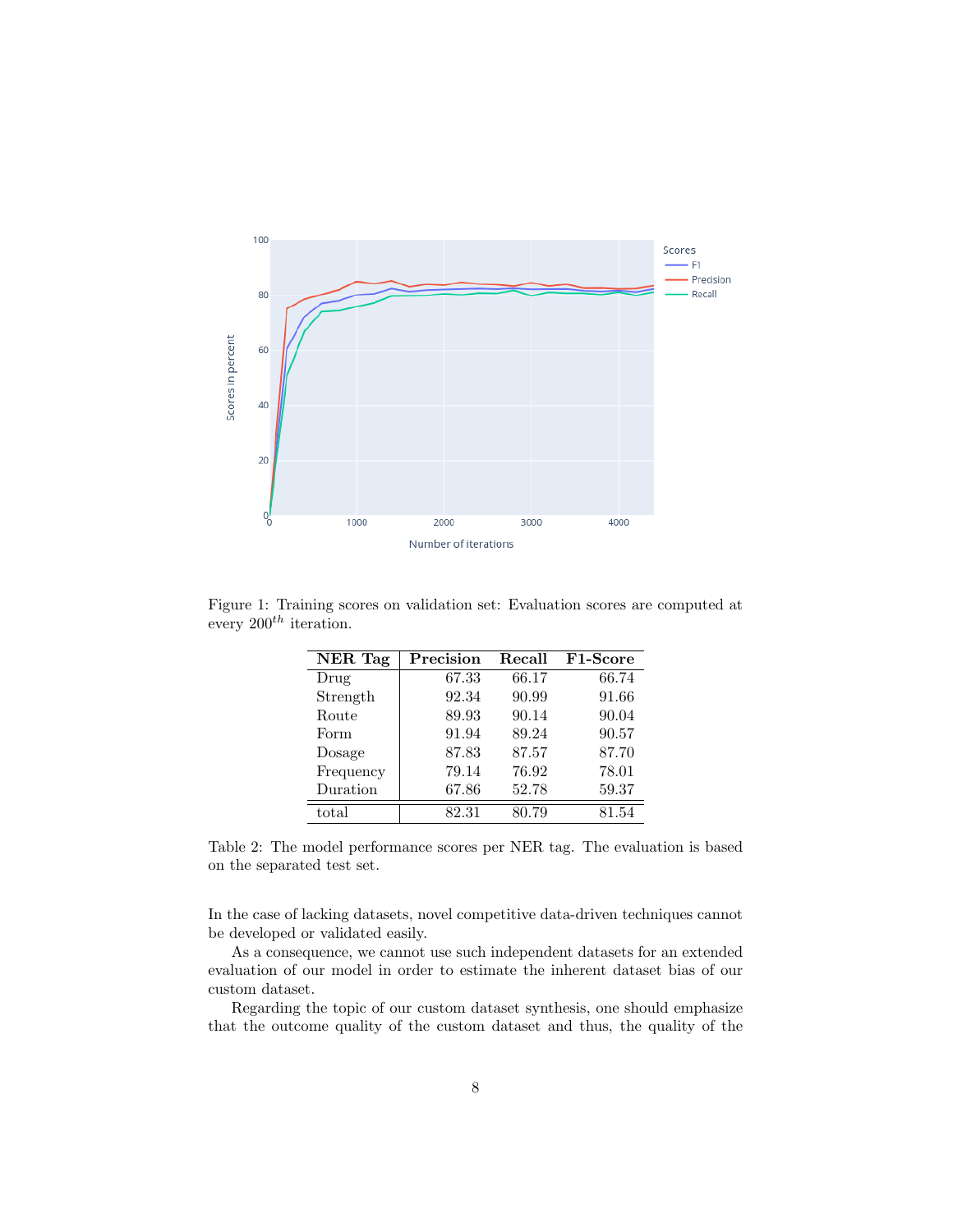| Dem Patienten wurde die Einnahme von Paracetamol Drug |  |                              |          |                  |  |  |
|-------------------------------------------------------|--|------------------------------|----------|------------------|--|--|
| (500 mg, Strength                                     |  | zwei Dosage   Tabletten Form | täglich, | <b>Frequency</b> |  |  |
| zur Behandlung empfohlen.<br>8 Wochen lang) Duration  |  |                              |          |                  |  |  |

<span id="page-8-0"></span>Figure 2: Demonstration of successfully detected entities from German text

model, is likely to be influenced by the quality of the English-to-German translation engine. While in the case of English-to-German, modern NMT models are often sufficient and output reasonable results in the majority of text samples, the results are likely to worsen in the context of low-resource languages where powerful NMT models are not available.

The choice of the statistical model and the slim neural model architecture in particular is attributed to its small computational footprint while being able to achieve satisfying results. In addition, the NER pipeline of SpaCy explicitly induces inductive bias through hand-crafted feature extraction during the token embedding stage. However, since the focus of our work lies on the integration of NMT-based data for training purposes, we consider an exhaustive hyperparameter optimization as well as the utilization of a transformer-based model for improved NER performance scores as future work.

As this paper primarily focuses on the feasibility of training an NER model on synthesized datasets from public English datasets, we regard a deeper analysis of the obtained dataset corpus as future work.

## 5 Conclusion

In this paper, we presented the first neural NER model for German medical text as an open, publicly available model that is trained on a custom German dataset from an publicly available English dataset. We described the method to extract and postprocess texts from the masked English texts, and generate German texts by translating and cross-lingual token aligning. In addition, the NER model architecture was described and the final model performance was evaluated for single NER tags as well as its performance in total.

We believe that our model is a well-suited baseline for future work in the context of German medical entity recognition and natural language processing. The need for independent datasets in order to further improve the situation for the research community on this matter has been highlighted. We are looking forward to compare our model to upcoming German medical NER models.

The model as well as the training/test data are available at the following repository on GitHub: <https://github.com/frankkramer-lab/GERNERMED>.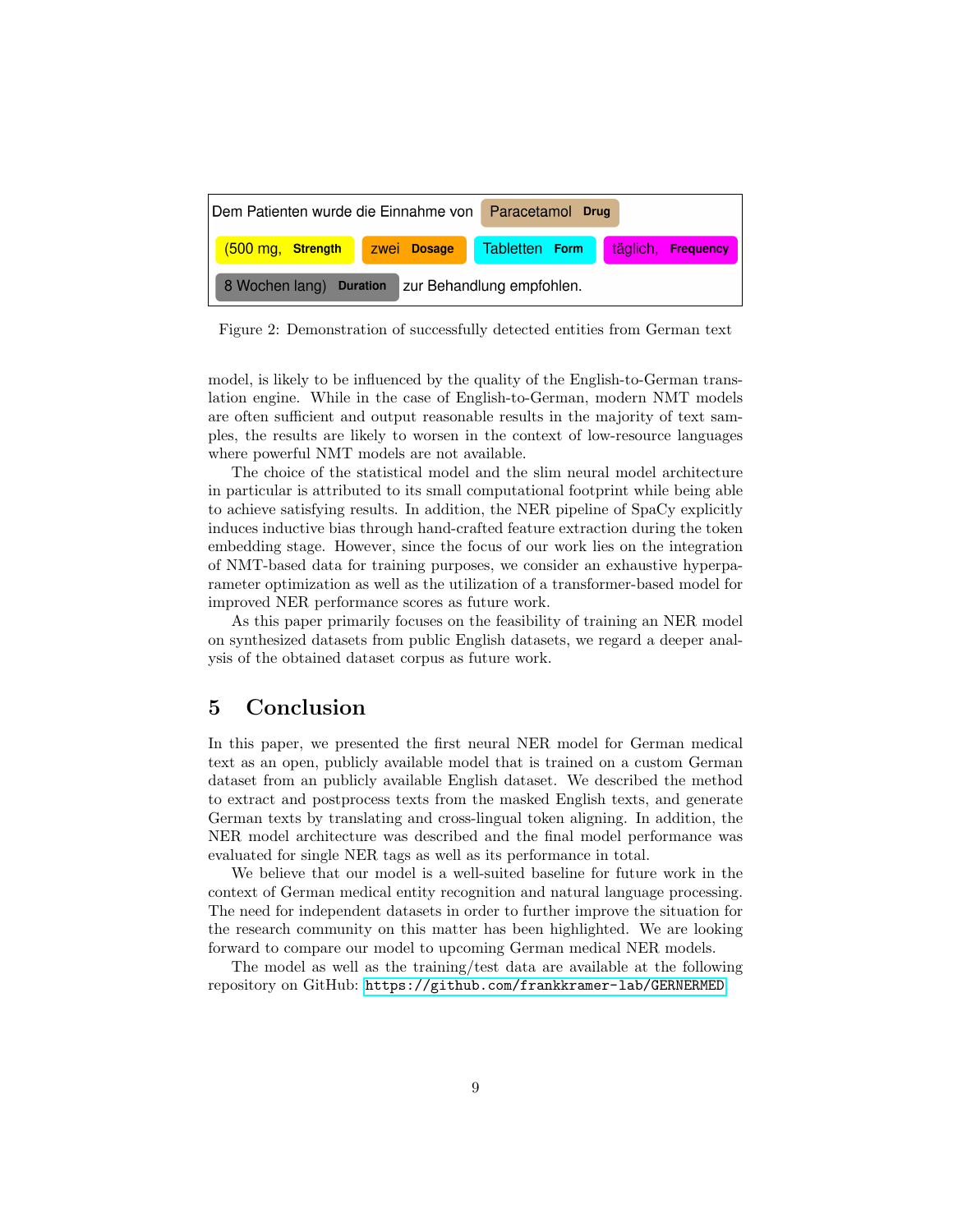## Acknowledgment

This work is a part of the DIFUTURE project funded by the German Ministry of Education and Research (Bundesministerium für Bildung und Forschung, BMBF) grant FKZ01ZZ1804E.

### References

- <span id="page-9-1"></span>[1] Emily Alsentzer, John Murphy, William Boag, Wei-Hung Weng, Di Jin, Tristan Naumann, and Matthew McDermott. Publicly available clinical BERT embeddings. In Proceedings of the 2nd Clinical Natural Language Processing Workshop, pages 72–78, Minneapolis, Minnesota, USA, June 2019. Association for Computational Linguistics.
- <span id="page-9-2"></span>[2] Iz Beltagy, Kyle Lo, and Arman Cohan. Scibert: Pretrained language model for scientific text. In EMNLP, 2019.
- <span id="page-9-3"></span>[3] Florian Borchert, Christina Lohr, Luise Modersohn, Thomas Langer, Markus Follmann, Jan Philipp Sachs, Udo Hahn, and Matthieu-P Schapranow. Ggponc: A corpus of german medical text with rich metadata based on clinical practice guidelines. In Proceedings of the 11th International Workshop on Health Text Mining and Information Analysis, pages 38–48, 2020.
- <span id="page-9-5"></span>[4] Claudia Bretschneider, Sonja Zillner, and Matthias Hammon. Identifying pathological findings in german radiology reports using a syntacto-semantic parsing approach. In Proceedings of the 2013 Workshop on Biomedical Natural Language Processing, pages 27–35, 2013.
- <span id="page-9-4"></span>[5] Sven Buechel Christina Lohr and Udo Hahn. Sharing copies of synthetic clinical corpora without physical distribution — a case study to get around iprs and privacy constraints featuring the german jsyncc corpus. In Proceedings of the Eleventh International Conference on Language Resources and Evaluation (LREC 2018). European Language Resources Association (ELRA), may 2018.
- <span id="page-9-6"></span>[6] Viviana Cotik, Roland Roller, Feiyu Xu, Hans Uszkoreit, Klemens Budde, and Danilo Schmidt. Negation detection in clinical reports written in german. In Proceedings of the Fifth Workshop on Building and Evaluating Resources for Biomedical Text Mining (BioTxtM2016), pages 115–124, 2016.
- <span id="page-9-0"></span>[7] Jacob Devlin, Ming-Wei Chang, Kenton Lee, and Kristina Toutanova. BERT: pre-training of deep bidirectional transformers for language understanding. CoRR, abs/1810.04805, 2018.
- <span id="page-9-7"></span>[8] Chris Dyer, Victor Chahuneau, and Noah A. Smith. A simple, fast, and effective reparameterization of IBM model 2. In Proceedings of the 2013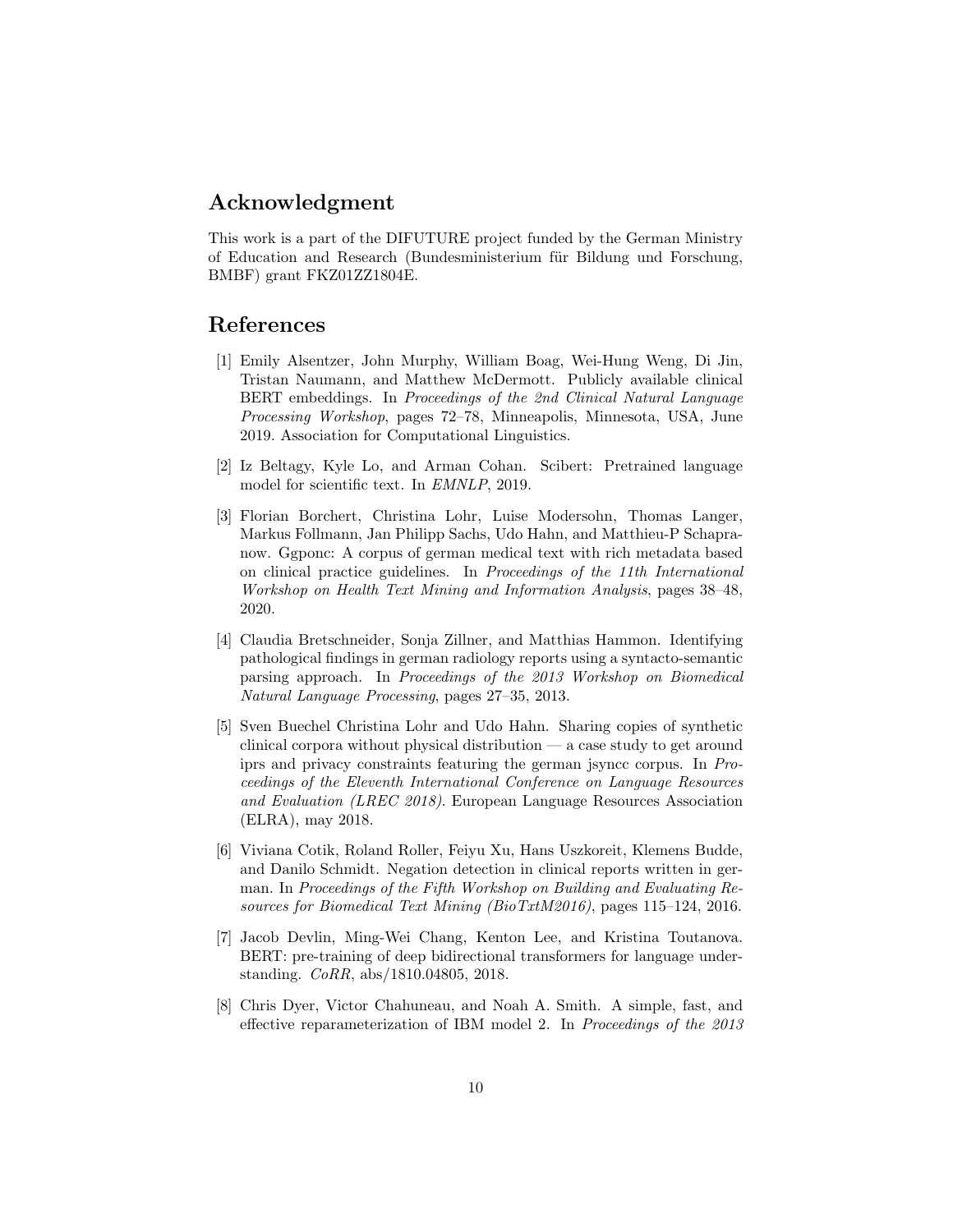Conference of the North American Chapter of the Association for Computational Linguistics: Human Language Technologies, pages 644–648, Atlanta, Georgia, June 2013. Association for Computational Linguistics.

- <span id="page-10-1"></span>[9] Georg Fette, Maximilian Ertl, Anja Wörner, Peter Kluegl, Stefan Störk, and Frank Puppe. Information extraction from unstructured electronic health records and integration into a data warehouse. INFORMATIK 2012, 2012.
- <span id="page-10-2"></span>[10] Udo Hahn, Franz Matthies, Christina Lohr, and Markus Löffler. 3000patowards a national reference corpus of german clinical language. In MIE, pages 26–30, 2018.
- <span id="page-10-5"></span>[11] Udo Hahn, Martin Romacker, and Stefan Schulz. How knowledge drives understanding—matching medical ontologies with the needs of medical language processing. Artificial Intelligence in Medicine, 15(1):25–51, 1999. Terminology and Concept Representation.
- <span id="page-10-6"></span>[12] Udo Hahn, Martin Romacker, and Stefan Schulz. Medsyndikate–a natural language system for the extraction of medical information from findings reports. International journal of medical informatics, 67(1-3):63—74, December 2002.
- <span id="page-10-0"></span>[13] Sam Henry, Kevin Buchan, Michele Filannino, Amber Stubbs, and Ozlem Uzuner. 2018 n2c2 shared task on adverse drug events and medication extraction in electronic health records. Journal of the American Medical Informatics Association : JAMIA, 27(1):3—12, January 2020.
- <span id="page-10-8"></span>[14] Matthew Honnibal, Ines Montani, Sofie Van Landeghem, and Adriane Boyd. spaCy: Industrial-strength Natural Language Processing in Python, 2020.
- <span id="page-10-3"></span>[15] Maximilian König, André Sander, Ilja Demuth, Daniel Diekmann, and Elisabeth Steinhagen-Thiessen. Knowledge-based best of breed approach for automated detection of clinical events based on german free text digital hospital discharge letters. PloS one, 14(11):e0224916, 2019.
- [16] Jonathan Krebs, Hamo Corovic, Georg Dietrich, Max Ertl, Georg Fette, Mathias Kaspar, Markus Krug, Stefan Störk, and Frank Puppe. Semiautomatic terminology generation for information extraction from german chest x-ray reports. GMDS, 243:80–84, 2017.
- <span id="page-10-4"></span>[17] Markus Kreuzthaler and Stefan Schulz. Detection of sentence boundaries and abbreviations in clinical narratives. In BMC medical informatics and decision making, volume 15, pages 1–13. BioMed Central, 2015.
- <span id="page-10-7"></span>[18] Hans-Ulrich Krieger, Christian Spurk, Hans Uszkoreit, Feiyu Xu, Yi Zhang, Frank Müller, and Thomas Tolxdorff. Information extraction from german patient records via hybrid parsing and relation extraction strategies. In LREC, pages 2043–2048, 2014.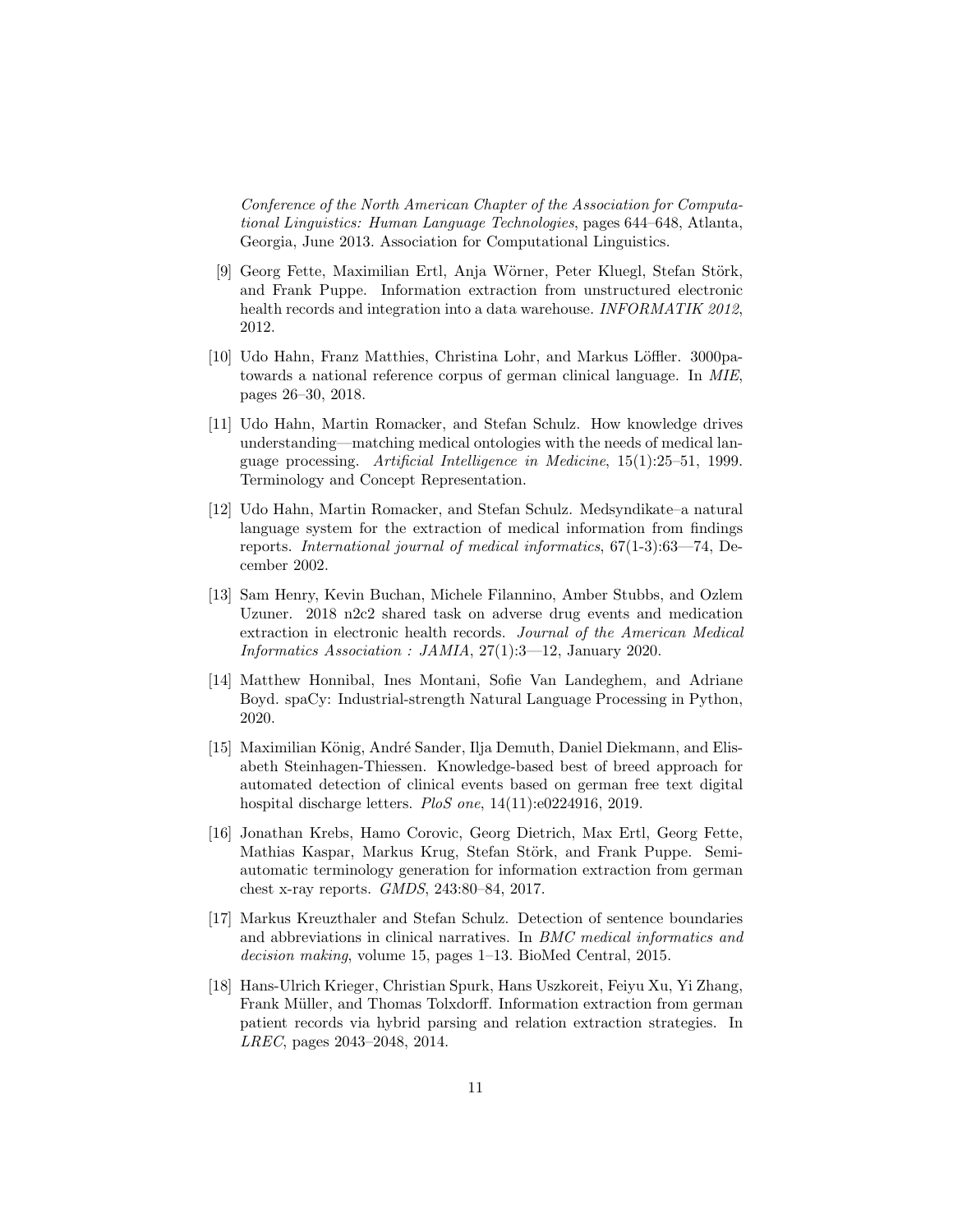- <span id="page-11-1"></span>[19] Heike E. Kr¨uger-Brand and Falk Osterloh. Elektronische patientenakte: Viele modelle – noch keine strategie. Dtsch Arztebl International, 114(43):A–1960–1966, 2017.
- <span id="page-11-2"></span>[20] Jinhyuk Lee, Wonjin Yoon, Sungdong Kim, Donghyeon Kim, Sunkyu Kim, Chan Ho So, and Jaewoo Kang. BioBERT: a pre-trained biomedical language representation model for biomedical text mining. Bioinformatics, 09 2019.
- <span id="page-11-3"></span>[21] Fei Li, Yonghao Jin, Weisong Liu, Bhanu Pratap Singh Rawat, Pengshan Cai, and Hong Yu. Fine-tuning bidirectional encoder representations from transformers (bert)–based models on large-scale electronic health record notes: An empirical study. JMIR Med Inform, 7(3):e14830, Sep 2019.
- <span id="page-11-5"></span>[22] Joann M Lohr, Daniel T McDevitt, Kenneth S Lutter, L Richard Roedersheimer, and Michael G Sampson. Operative management of greater saphenousthrombophlebitis involving the saphenofemoral junction. The American journal of surgery, 164(3):269–275, 1992.
- <span id="page-11-8"></span>[23] Christopher D. Manning, Mihai Surdeanu, John Bauer, Jenny Finkel, Steven J. Bethard, and David McClosky. The Stanford CoreNLP natural language processing toolkit. In Association for Computational Linguistics (ACL) System Demonstrations, pages 55–60, 2014.
- <span id="page-11-6"></span>[24] Jose A Miñarro-Giménez, Ronald Cornet, Marie-Christine Jaulent, Heike Dewenter, Sylvia Thun, Kirstine Rosenbeck Gøeg, Daniel Karlsson, and Stefan Schulz. Quantitative analysis of manual annotation of clinical text samples. International journal of medical informatics, 123:37–48, 2019.
- <span id="page-11-9"></span>[25] Thien Huu Nguyen and Ralph Grishman. Relation extraction: Perspective from convolutional neural networks. In Proceedings of the 1st workshop on vector space modeling for natural language processing, pages 39–48, 2015.
- <span id="page-11-10"></span>[26] Myle Ott, Sergey Edunov, Alexei Baevski, Angela Fan, Sam Gross, Nathan Ng, David Grangier, and Michael Auli. fairseq: A fast, extensible toolkit for sequence modeling. In Proceedings of NAACL-HLT 2019: Demonstrations, 2019.
- <span id="page-11-4"></span>[27] Yifan Peng, Shankai Yan, and Zhiyong Lu. Transfer learning in biomedical natural language processing: An evaluation of bert and elmo on ten benchmarking datasets. In Proceedings of the 18th BioNLP Workshop and Shared Task, pages 58–65, 2019.
- <span id="page-11-0"></span>[28] Bethany Percha. Modern clinical text mining: A guide and review. Annual Review of Biomedical Data Science, 4(1):165–187, 2021. PMID: 34465177.
- <span id="page-11-7"></span>[29] Jakub Piskorski, Petr Homola, Malgorzata Marciniak, Agnieszka Mykowiecka, Adam Przepiórkowski, and Marcin Wolinski. Information extraction for polish using the sprout platform. In Proceedings of International Conference on Intelligent Information Systems - New Trends in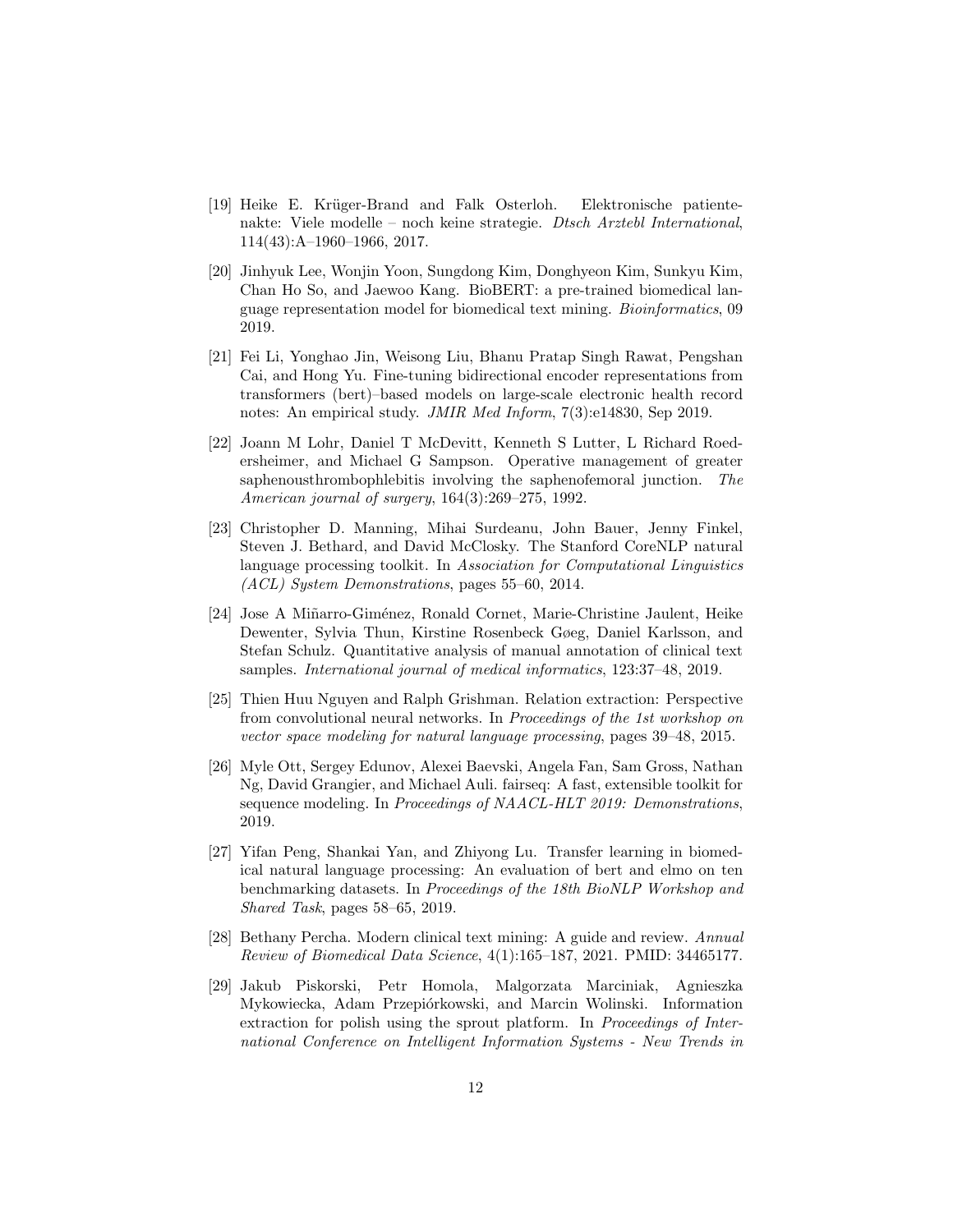Intelligent Information Processing and Web Mining, May 2004. International Conference on Intelligent Information Systems, Zakopane, Poland, 2004.

- <span id="page-12-0"></span>[30] Sabrina Pohlmann, Aline Kunz, Dominik Ose, Eva C Winkler, Antje Brandner, Regina Poss-Doering, Joachim Szecsenyi, and Michel Wensing. Digitalizing health services by implementing a personal electronic health record in germany: Qualitative analysis of fundamental prerequisites from the perspective of selected experts. J Med Internet Res, 22(1):e15102, Jan 2020.
- <span id="page-12-2"></span>[31] Tom J Pollard and Alistair EW Johnson. The mimic-iii clinical database. <http://dx.doi.org/10.13026/C2XW26>, 2016.
- <span id="page-12-1"></span>[32] Laila Rasmy, Yang Xiang, Ziqian Xie, Cui Tao, and Degui Zhi. Med-bert: pretrained contextualized embeddings on large-scale structured electronic health records for disease prediction. *npj Digital Medicine*,  $4(1):1-13$ , 2021.
- <span id="page-12-5"></span>[33] Phillip Richter-Pechanski, Stefan Riezler, and Christoph Dieterich. Deidentification of german medical admission notes. In GMDS, pages 165–169, 2018.
- <span id="page-12-8"></span>[34] Roland Roller, Christoph Alt, Laura Seiffe, and He Wang. mex - an information extraction platform for german medical text. In Proceedings of the 11th International Conference on Semantic Web Applications and Tools for Healthcare and Life Sciences (SWAT4HCLS'2018). Semantic Web Applications and Tools for Healthcare and Life Sciences (SWAT4HCLS-2018), December 3-5, Antwerp, Belgium, 12 2018.
- <span id="page-12-7"></span>[35] Roland Roller, Nils Rethmeier, Philippe Thomas, Marc Hübner, Hans Uszkoreit, Oliver Staeck, Klemens Budde, Fabian Halleck, and Danilo Schmidt. Detecting named entities and relations in german clinical reports. In International Conference of the German Society for Computational Linguistics and Language Technology, pages 146–154. Springer, Cham, 2017.
- <span id="page-12-4"></span>[36] Roland Roller, Hans Uszkoreit, Feiyu Xu, Laura Seiffe, Michael Mikhailov, Oliver Staeck, Klemens Budde, Fabian Halleck, and Danilo Schmidt. A fine-grained corpus annotation schema of german nephrology records. In Proceedings of the Clinical Natural Language Processing Workshop (Clini $calNLP$ , pages 69–77, 2016.
- <span id="page-12-6"></span>[37] Sunil Kumar Sahu, Ashish Anand, Krishnadev Oruganty, and Mahanandeeshwar Gattu. Relation extraction from clinical texts using domain invariant convolutional neural network. arXiv preprint [arXiv:1606.09370](http://arxiv.org/abs/1606.09370), 2016.
- <span id="page-12-3"></span>[38] Laura Seiffe, Oliver Marten, Michael Mikhailov, Sven Schmeier, Sebastian Möller, and Roland Roller. From witch's shot to music making bones -